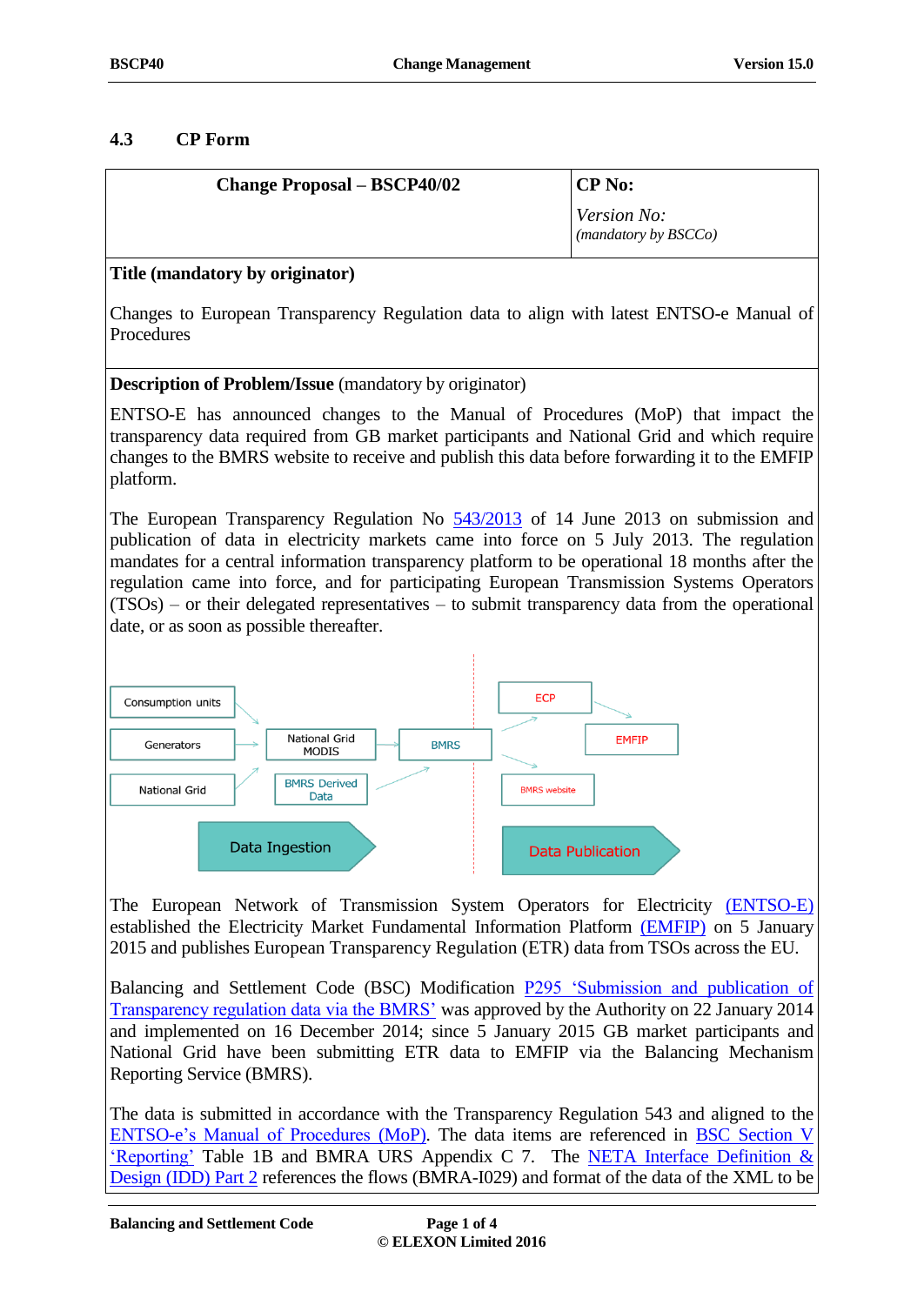consistent with the [ENTSO-e's XML Schema Definition](https://www.entsoe.eu/data/entso-e-transparency-platform/Data-Providers/Pages/default.aspx) [\(XSD\).](https://www.entsoe.eu/data/entso-e-transparency-platform/Data-Providers/Pages/default.aspx)

## **Proposed Solution (**mandatory by originator)

The MoP should be referenced in the BMRA-I029 data flow in the NETA IDD Part 2 as part of the change. The changes will be highlighted in the lower level reference [documentations](https://www.entsoe.eu/data/entso-e-transparency-platform/Data-Providers/Pages/default.aspx) rather than the MoP itself.

Additionally this CP proposes to improve reporting of ETR outage reports on BMRS and A03 Curve types for Article 17.1 (b) and Article 17.1 (c) and allowing processing of additional business types for the timeseries for Article 13.1 (c).

## **Justification for Change** (mandatory by originator)

The latest changes to the MoP impact mainly National Grid, and BMRS. To fulfil the obligation under the Transparency Regulation, data submitted by National Grid/BMRS must conform to the latest effective MoP. ENTSO-e have allowed those affected by the change in MoP until 31 December 2018 to make these system changes. The changes for ETR data within scope of National Grid and BMRS are summarised below.

| <b>ETR</b><br>Article | Data summary                                                                                       | Revision                                                           | Primary Data<br>Owner | Impact                                             | <b>Notes</b>                                                                                                                                                                                                                                                                                                                                                                                                        |
|-----------------------|----------------------------------------------------------------------------------------------------|--------------------------------------------------------------------|-----------------------|----------------------------------------------------|---------------------------------------------------------------------------------------------------------------------------------------------------------------------------------------------------------------------------------------------------------------------------------------------------------------------------------------------------------------------------------------------------------------------|
| 14.1(b)               | <b>Installed</b><br>Generation<br>Capacity Per Unit                                                | Publication of<br>commissioning<br>and<br>decommissioning<br>dates | National Grid         | Impact to<br><b>ELEXON</b><br>and National<br>Grid | Report is derived from<br>the Master<br>configuration data and<br>the BMRS website<br>GUI needs to be<br>modified to include<br>decommissioning date                                                                                                                                                                                                                                                                |
| 14.1(d)               | Forecast<br>Generation - Day-<br><b>Ahead Generation</b><br><b>Forecasts For</b><br>Wind And Solar | Additional<br>forecasts intraday<br>and "current/most<br>recent"   | National Grid         | Impact to<br><b>ELEXON</b><br>and National<br>Grid | National Grid will<br>need to amend their<br>system to send<br>additional data and<br>changes are required<br>to BMRS GUI (APIs)<br>to include a most<br>recent forecast.<br>Defined as process<br>type, therefore an<br>attribute in the header<br>of the XML. Separate<br>XML need to be<br>submitted for intraday<br>and current.<br>Frequency of<br>submissions for<br>current forecast has<br>not been defined |
| 17.1(d)               | Accepted<br><b>Aggregated Offers</b>                                                               | Offered capacity<br>removed                                        | <b>ELEXON</b>         | Low impact                                         | The offered capacity<br>is currently displayed<br>on the BMRS website                                                                                                                                                                                                                                                                                                                                               |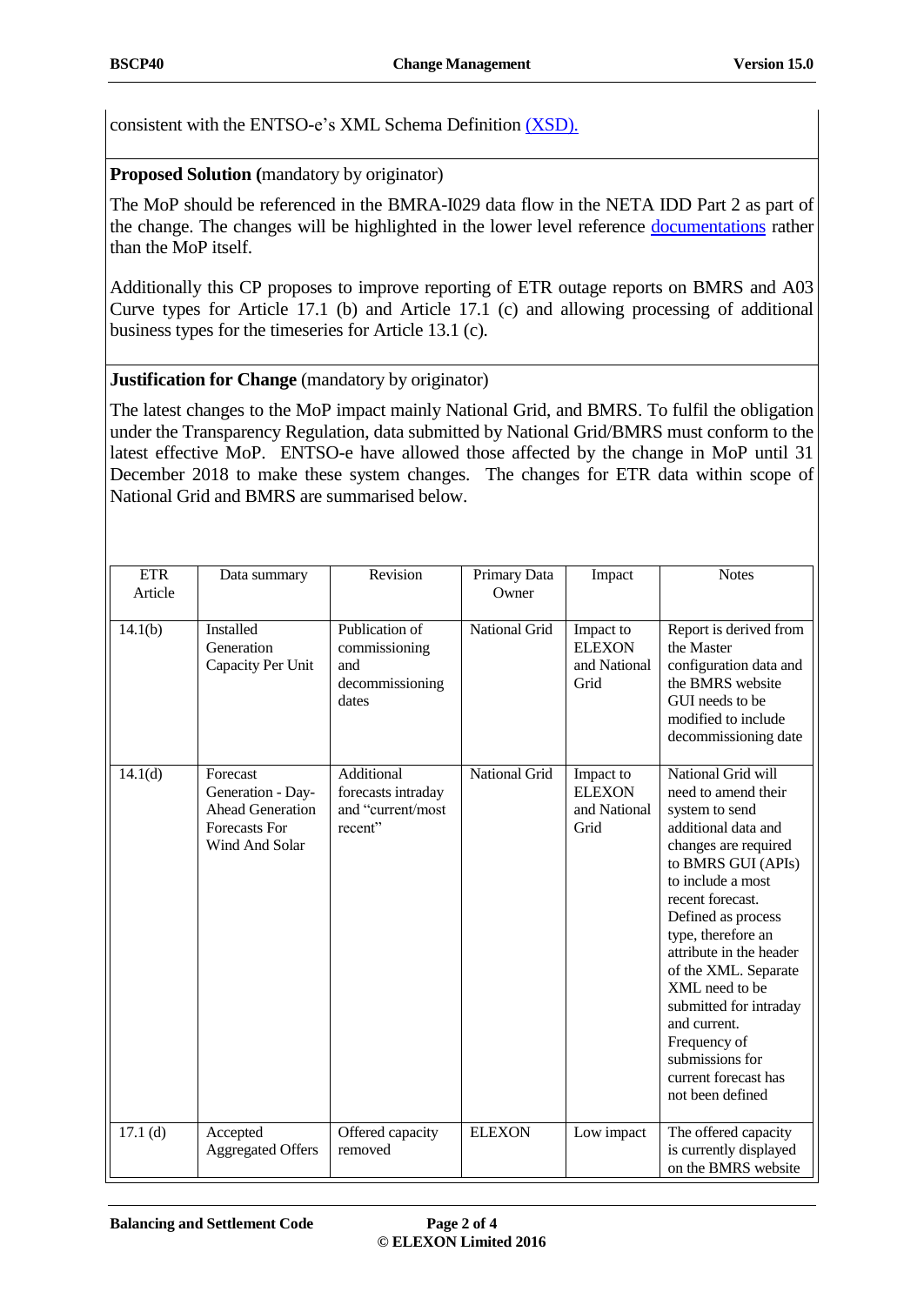|         |                                      |                                                                                                         |               |                            | and has been blank.<br>No changes will result<br>in an empty column<br>$(as-is)$                                                                                     |
|---------|--------------------------------------|---------------------------------------------------------------------------------------------------------|---------------|----------------------------|----------------------------------------------------------------------------------------------------------------------------------------------------------------------|
| 17.1(e) | Activated<br><b>Balancing Energy</b> | Unit of<br>measurement<br>MWh only                                                                      | National Grid | Low impact                 | National Grid will<br>need to convert the<br>value submitted to<br><b>BMRS</b> to MWh. The<br>column headers<br>onBMRS website<br>needs to be amended<br>to from MWh |
| 17.1(f) | Prices of activated<br>energy        | Prices maybe<br>positive or<br>negative                                                                 | National Grid | Low Impact                 | XSD validation on<br><b>BMRS</b> does not<br>currently restrict<br>signed values and this<br>has little or no impact.                                                |
| 17.1(h) | Aggregated<br>Imbalance<br>Volumes   | Surplus/deficit<br>indicated explicitly<br>and use additional<br>tags to indicate<br>surplus or deficit | <b>ELEXON</b> | Impact on<br><b>ELEXON</b> | <b>ELEXON</b> currently<br>generates the data and<br>will require changes to<br>the data and the<br>website presentation                                             |

The changes above provide opportunities to improve reporting of ETR reports on BMRS for the benefit of GB users.

- 1) ENTSO-e has now enabled curve type functionality for reporting outage data provides an opportunity to improve reporting of ETR outage reports on BMRS
- 2) Improvement on National Grid reporting: Enabling A03 Curve types for Article 17.1 (b) and Article 17.1 (c) and allowing processing of additional business types for the timeseries for Article 13.1 (c).

**To which section of the Code does the CP relate, and does the CP facilitate the current provisions of the Code?** (mandatory by originator)

BSC Section V 'Reporting'

### **Estimated Implementation Costs** (mandatory by BSCCo)

TBC following Impact Assessment

**Configurable Items Affected by Proposed Solution(s)** (mandatory by originator)

NETA IDD Part 1: I031 NETA IDD Part 2: I029

**Impact on Core Industry Documents or System Operator-Transmission Owner Code**  (mandatory by originator)

No non-BSC documentation identified